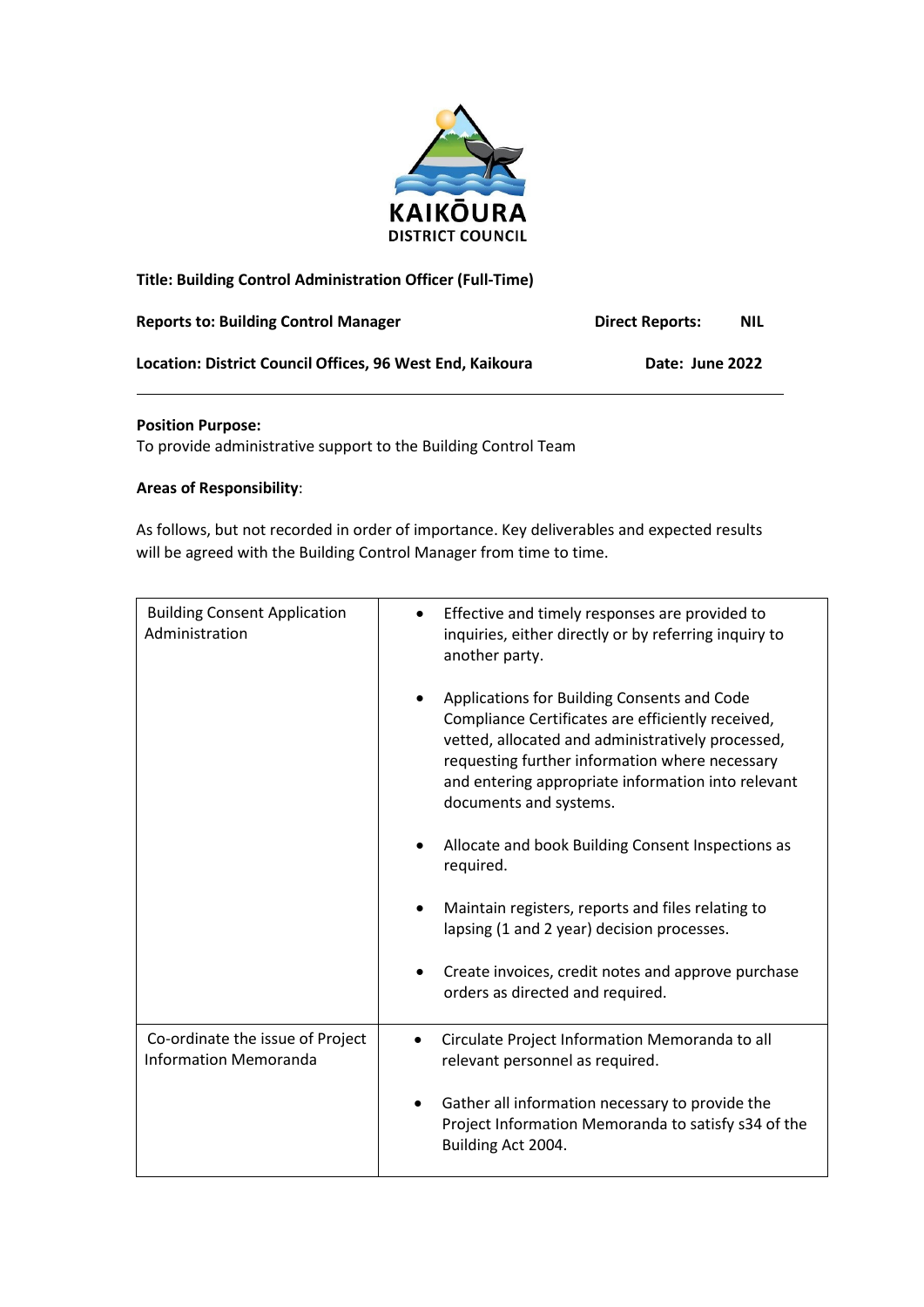| Reporting                      | Provide the Building Control Manager with all<br>٠<br>relevant information for monthly BCA and Council<br>meetings.                                             |
|--------------------------------|-----------------------------------------------------------------------------------------------------------------------------------------------------------------|
|                                | Provide information to external organisations as<br>$\bullet$<br>directed and required, e.g. statistical and floor plan<br>information to MBIE, Quotable Value. |
| General Administrative Support | Distribute daily incoming mail to the correct<br>$\bullet$<br>file/person including reactivating files on "hold".                                               |
|                                | Ensure that documents are filed correctly after<br>$\bullet$<br>instigating any action required or distributed to the<br>correct person for reply.              |
|                                | Assist in the preparation of letters and other<br>documents as required.                                                                                        |

# **Key Relationships:**

- Building Control Officers
- Builders, contractors and consultants
- Property owners and developers
- Government agencies
- KDC Customer services, planning, finance and engineering staff

## **Person Specification:**

| <b>Skills &amp; Experience</b>                                               | <b>Essential</b> | <b>Desirable</b> |
|------------------------------------------------------------------------------|------------------|------------------|
| Strong computer skills and knowledge e.g. MS Office suite                    | v                |                  |
| High level written and verbal communication skills                           | V                |                  |
| Ability to perform a range of tasks to a high level and within<br>timeframes | ν                |                  |
| Experience of working collaboratively                                        | ν                |                  |
| Experience of working with a strict process framework                        |                  | V                |
| Knowledge and or experience with the Building Act 2004                       |                  | V                |
| Clean Drivers Licence                                                        |                  | ν                |

# **Required Competencies:**

| Deciding and Initiating Action | Takes responsibility for own actions and<br>ensures commitment to continuous<br>improvement                                     |
|--------------------------------|---------------------------------------------------------------------------------------------------------------------------------|
| Working with People            | Shows respect for the views and<br>contributions of all customers, shows<br>empathy; listens, supports and cares for<br>others. |